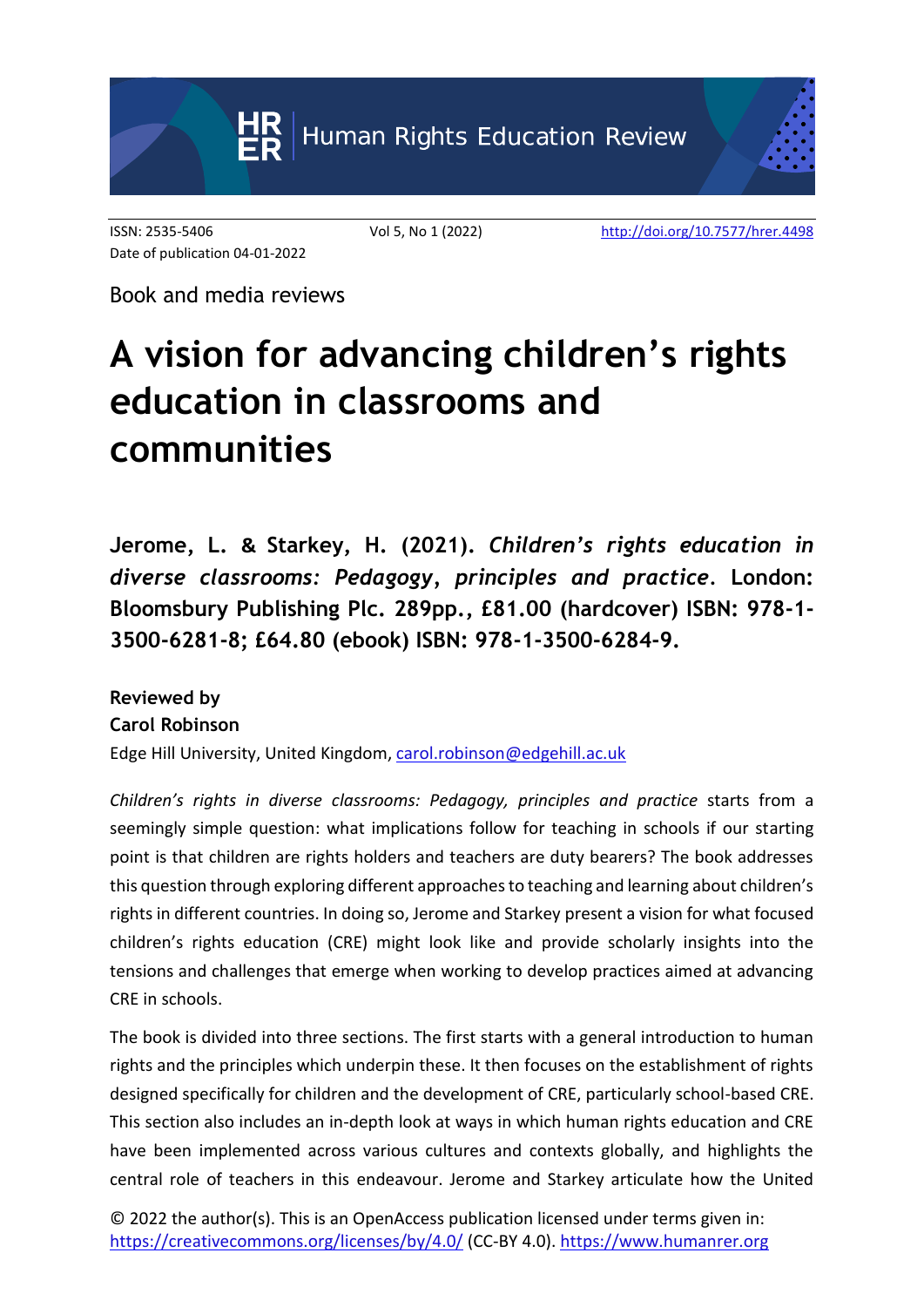Nations Convention on the Rights of the Child (UNCRC) (United Nations, 1989) provides a set of principles and standards that can be used as a basis for developing policy and practice around CRE pedagogy.

In section two the authors discuss different forms of CRE and demonstrate how different approaches to CRE place different requirements on teachers. Some approaches to CRE position the teacher as having a passive role, for example, where teachers are expected to simply implement standards, while other forms of CRE position the teacher as having more of an advocacy role. The authors argue, however, that for CRE to be effective and meaningful for children, teachers need to see themselves as agents of change and be committed to CRE, which leads to tackling systemic inequalities. As part of this, children also need to have agency and feel empowered to take action in situations where their rights are not respected. This section illuminates some of the competing tensions at play when teachers attempt to take on the role as agents of change, while simultaneously feeling constrained by systems and structures which dictate major elements of their practice on a day-to-day basis. Thus teachers may find themselves having to grapple with external and contextual pressures relating to their professional role being at odds with their own beliefs and values relating to CRE practices.

The authors present a scholarly and insightful discussion around the complexity of the challenges faced by teachers who encounter such situations. They also provide researchinformed suggestions on how teachers can resist some of the constraining effects imposed on them by professional expectations ingrained within policy, processes and structures which curtail the development of their own agency and prevent them from promoting CRE in ways which align to their personal beliefs. Jerome and Starkey draw on the work of three educational theorists, Freire, Dewey and Freinet, to extend the discussion of teacher agency and critically explore different aspects of CRE pedagogy. Through focusing on the work of Freire, attention is given to the relationship between learners and teachers, and to the significance of the role teachers can play in developing education which is transformational and empowering for individuals and communities. Furthermore, through drawing on theories developed by Dewey and Freinet, a robust framework based on the concepts of communication, democracy, and cooperation is used to consider factors that can inform the development of a CRE pedagogy grounded in social justice.

Within section three the authors explore, from theoretical and pragmatic perspectives, what it means to learn about children's rights and what constitutes valuable knowledge in relation to children's rights. They also outline factors to consider when working to create inclusive classrooms and to establish a child rights approach to behaviour management. Throughout this final section, real-life examples of practices and approaches to CRE which have been implemented by others and at the whole school level and in the community are presented,